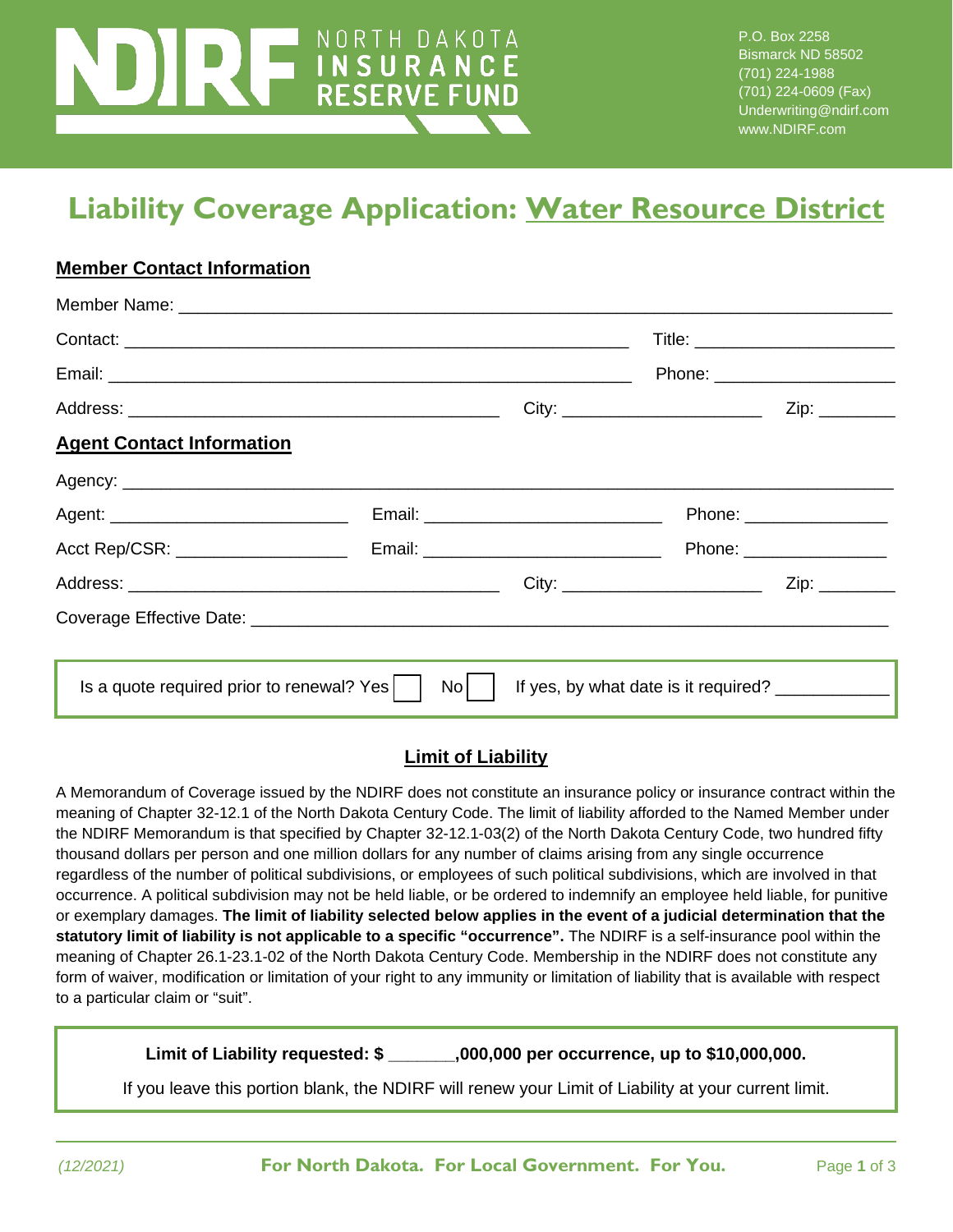#### **Premises and Operations**

|    | <b>Instructions:</b> Complete only those items that apply to your entity or Additional Covered Parties.        |  |  |  |
|----|----------------------------------------------------------------------------------------------------------------|--|--|--|
|    | 1. Water Resource District - Total expenditures: \$                                                            |  |  |  |
|    | 2. Total Payroll – Gross: $\frac{6}{2}$                                                                        |  |  |  |
|    | 3. Number of dams owned and/or under Named Member or Covered Party control:                                    |  |  |  |
|    | Provide legal name of dam: ___________                                                                         |  |  |  |
|    | Date of latest inspection: _____________ Attach inspection report.                                             |  |  |  |
|    | Does Named Member have an emergency action plan for dams? Yes<br>No <sub>l</sub>                               |  |  |  |
|    |                                                                                                                |  |  |  |
|    | 4. Do you have equipment rental operations? Yes  <br>No <sup>1</sup>                                           |  |  |  |
|    | 5. Do you own or operate parks and playgrounds? Yes  <br>No <sub>l</sub>                                       |  |  |  |
| 6. | Number of camping spots: ___________                                                                           |  |  |  |
|    | Do they have water, sewer, or electric hookups? Yes<br>No <sub>1</sub>                                         |  |  |  |
| 7. |                                                                                                                |  |  |  |
|    | If no lifeguards, is beach posted, "Swim at your own risk?" Yes  <br>No <sub>1</sub>                           |  |  |  |
|    | 8. Provide square footage and total gross receipts of:                                                         |  |  |  |
|    |                                                                                                                |  |  |  |
|    | Other: _______________Other: ______________Other: ______________________Total gross receipts: \$ _____________ |  |  |  |
|    | 9. Offices – Square footage: ___________                                                                       |  |  |  |
|    | 10. Inflatable games - Total number: ______________ Describe each: _________________________________           |  |  |  |
|    |                                                                                                                |  |  |  |
|    | 11. Is Unmanned Aircraft Systems (UAS)/drone coverage requested? Yes     No                                    |  |  |  |
|    | If yes, please complete the UAS/Drone Questionnaire at www.ndirf.com>Member Services>Applications.             |  |  |  |
|    | 12. Boats/kayaks/paddle boards - Total number of each: ___________                                             |  |  |  |
|    |                                                                                                                |  |  |  |
|    | 13. Piers or docks - Square footage: ______________ Marina - Gross receipts: \$ __________                     |  |  |  |
|    | 14. Chemical application - Gross receipts: \$                                                                  |  |  |  |
|    |                                                                                                                |  |  |  |
|    | 15. If no auto policy, hired and nonowned auto – Cost of hire: \$ ____________ Number of employees: ________   |  |  |  |
|    |                                                                                                                |  |  |  |